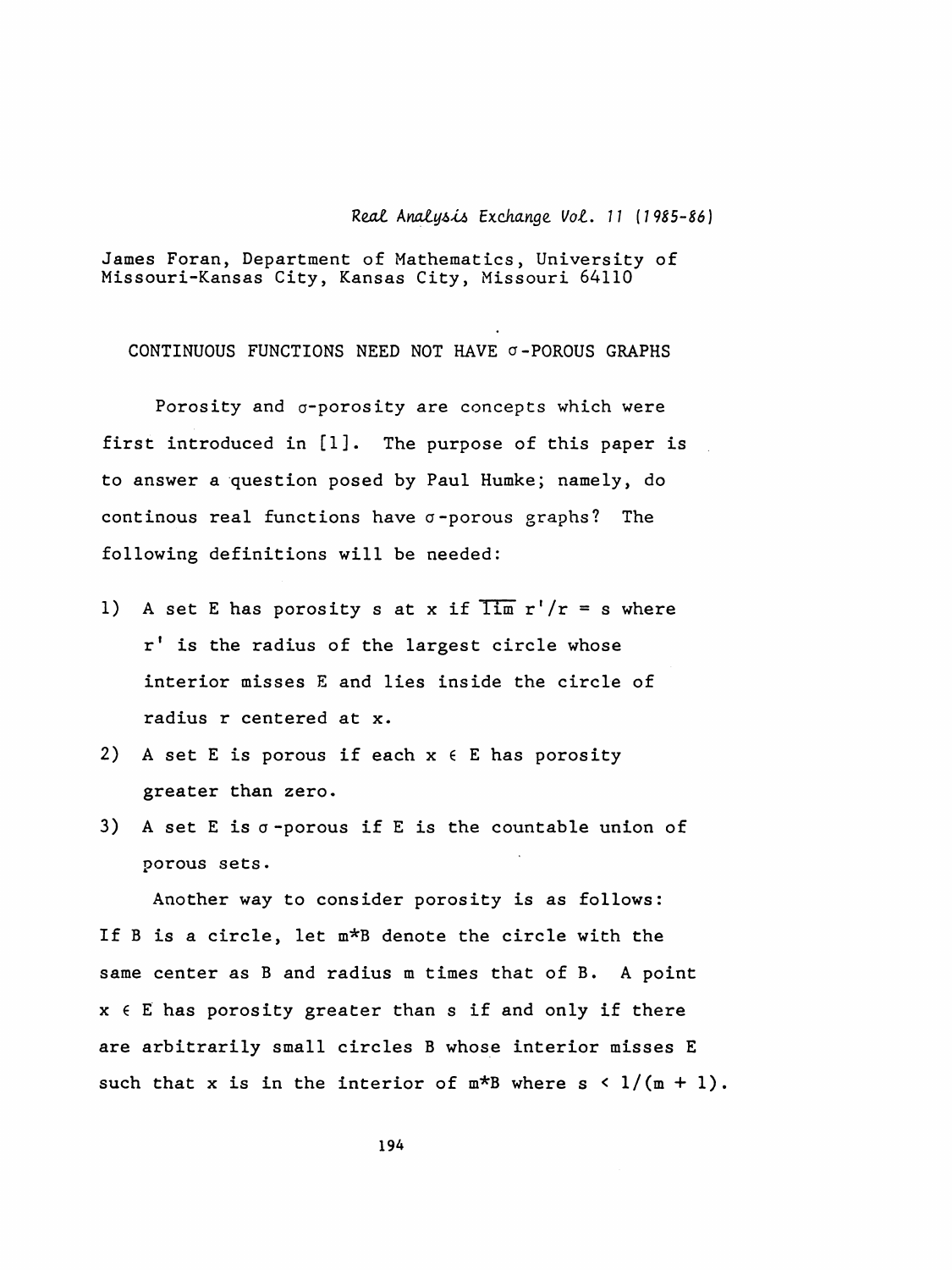This known equivalence can he seen by noting that if B is a ball of radius r' and x is in the interior of m\*B, then if  $r = mr' + r'$ , B is contained in the circle of radius r centered at x. Thus for  $s < \frac{1}{\sqrt{2}}$   $\frac{r^2}{r^2}$ ,  $\overline{m+1}$  r

 the porosity of E at x is greater than s. For similar reasons, the converse also holds. The porosity of a point can be no more than 1/2. Nonetheless, the following result holds for the graphs of continuous functions and, as pointed out by the referee, for all nowhere dense subsets E of  $R^N$ ; namely the set of points of porosity 1/2 of E is residual in E. To see this, consider  $E' = \bigcap_{m,k} E_{mk}$ where  $E_{m,k} = \{ x \in E: \text{ there is } Z \in R^N \text{ with dist } (Z, x) \}$  $<$  (1 + 1/k) dist (z,E) < 1/m }. The ball of radius  $(1 + 1/k)$  · 2 dist (z, E) centered at x contains the ball of radius dist ( z, E) centered at Z and the second ball has no points of E in its interior. Thus, each point of E' is a point of porosity  $1/2$  of E and, since each  $E_{mk}$  is open and dense in E, E' is residual in E.

 The example below is that of a function whose graph is non- $\sigma$ -porous. The graph has Hausdorff dimension 2. It is not known whether a lower dimension number is possible or, for that matter, whether a function of bounded variation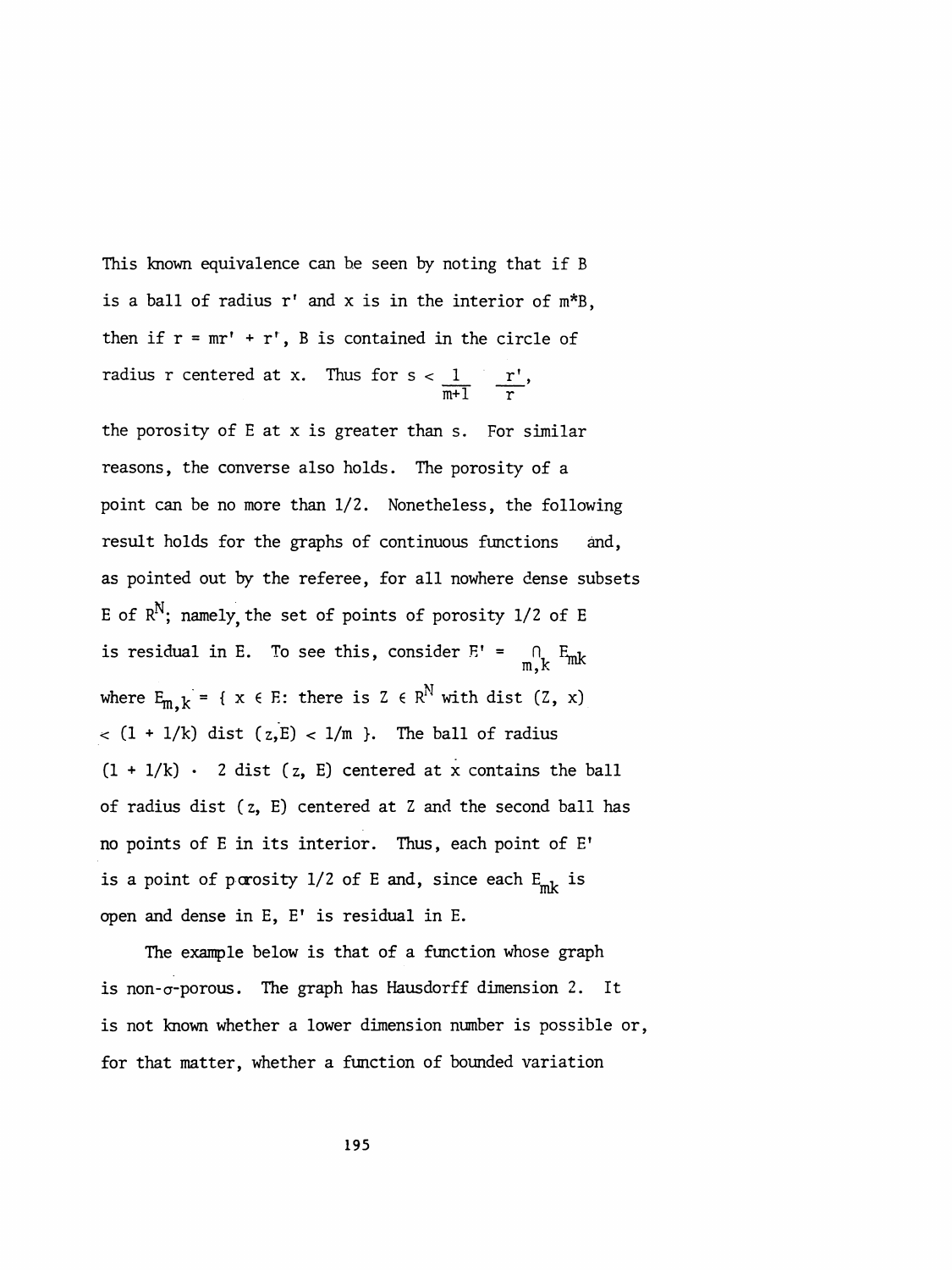could have a non- $\sigma$ -porous graph. The function  $F(x) =$  $x^{3/4}$ cos( $x^{-1/2}$ ) with F(0) = 0 has (0,0) as a point of non porosity of its graph and is absolutely continuous. It is not difficult to have the set of points of non-porosity be dense in the graph of a function of bounded variation. It is not clear whether this set could be uncountable.

 The following lemmas will be needed in the construction of a continuous  $f$  whose graph is non- $\sigma$ -porous: Lemma 1. Let  $c_1 = 1/3$  and  $c_{n+1} = c_n/(2n+1)$ . Suppose that E is a subset of the plane,  $x \in E$  and for  $n > N$ the circle of radius  $c_{n+1}$  centered at x contains no circle of radius  $c_{n+3}$  which misses E. Then x is a point of non-porosity of E.

 Proof. Suppose E has porosity greater than 1/m at x. Choose n so that  $m < 2n + 5$ . Given  $\varepsilon > 0$  with  $\varepsilon <$  $c_{n+2}$ , there is a circle of radius r with  $r < \varepsilon$  centered at x and a circle of radius r' which misses E and is contained in the circle of radius r and  $r'/r > 1/m$ .

Choose p so that  $c_{p+2}$   $\leq r \leq c_{p+1}$ . Then

$$
\frac{1}{m} < \frac{r'}{r} < \frac{r'}{c_{p+2}} < \frac{c_{p+3}}{c_{p+2}} = \frac{1}{2p+5} < \frac{1}{m}
$$

which is a contradiction and thus the lemma is proved.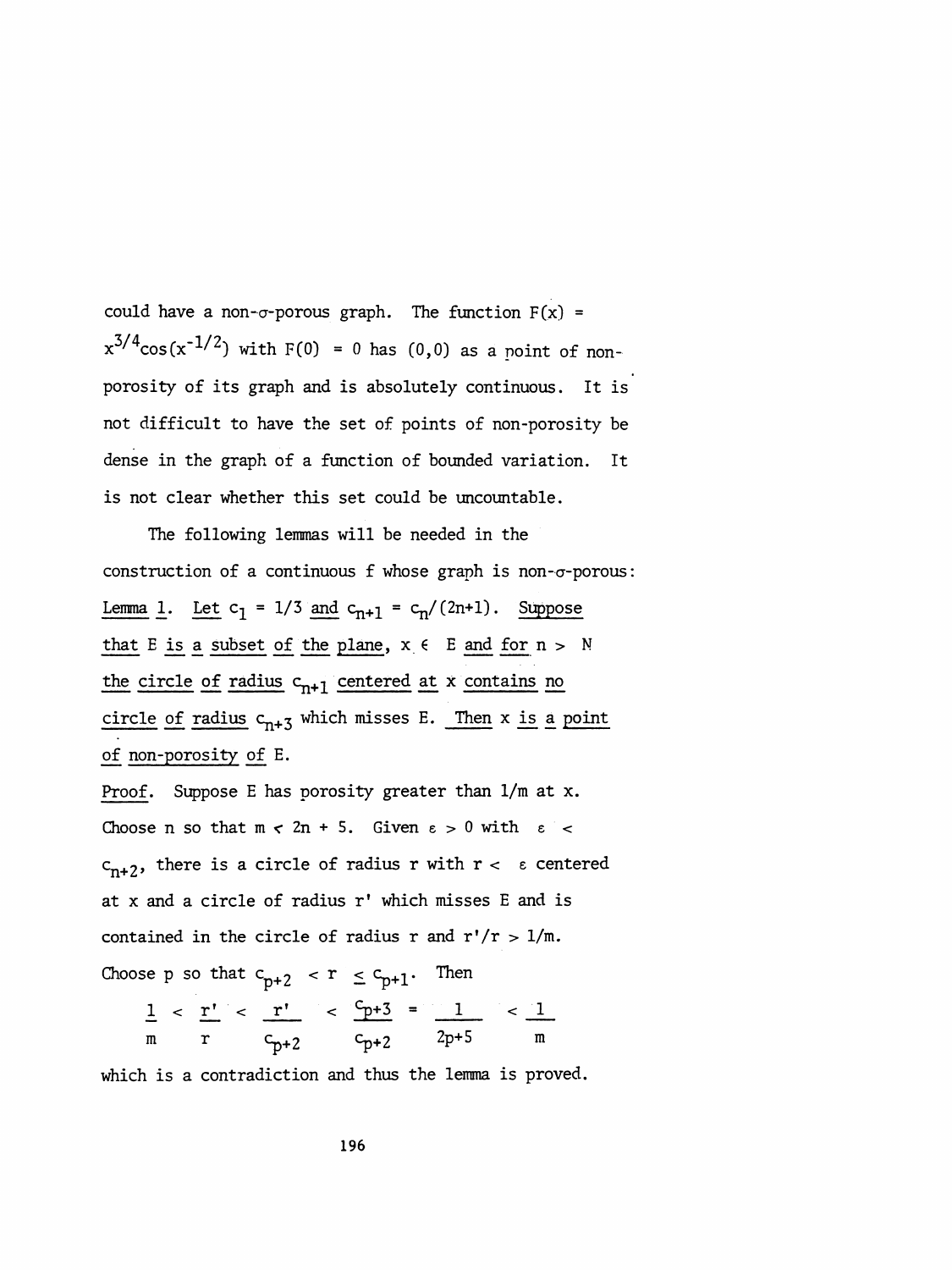In what follows denote the graph of f on the set X by  $B(f;X)$ .

Lemma 2. Suppose F is defined and continuous on a perfect set  $F = F_{1,1}$  of [0,1]. Suppose that for every pair of natural numbers  $(k,n)$  with  $n > k$  there are perfect sets  $F_{k,n}$  satisfying the following: Given any natural numbers  $k > 1$ ,  $n_1$ ,  $n_2$ , ...  $n_{k-1}$  with  $1 \le n_1$  $n_2 < ... < n_{k-1}, \underline{\text{let}} F_j = F_{1,n_1} \cap F_{2,n_2} \cap ... \cap F_{j,n_j}.$ Suppose that for all  $n > n_{k-1}$  and for all such choices of  $n_i$ 

each point of  $R(f; F_{k-1} \cap F_{k,n})$  is a point of non- $\mathbf{i}$ porosity of  $B(f;F_{k-1})$ 

ii)  $F_{k-1}$   $\cap$   $\bigcup_{n=k}^{U}$   $F_{k,n}$  is dense in  $F_{k-1}$ .  $B(f;F)$  is a non- $\sigma$ -porous subset of the plane. Then (The proof is analogous but by no means Proof. identical to that found in [2] p. 356.) Suppose not. Then  $B(f;F) = \bigcup_{n=1}^{\infty} A_n$  where each  $A_n$  is a porous subset of the plane. Let  $A_0 = \emptyset$ ,  $F_1 = F_{1,1} \cap I_1$  where  $I_1 = [0,1]$ and suppose that perfect sets  $F_1$ <sup>2</sup>  $F_2$ <sup>2</sup>  $\cdots$ <sup>2</sup>  $F_{k-1}$  have been chosen where  $F_j = \bigcap_{i=1}^{J} (F_i, n_i \cap I_i)$  j = 1,2,... k-1 and that  $A_i$   $\cap F_i = \emptyset$  for all  $i < j$  and all  $j \le k - 1$ .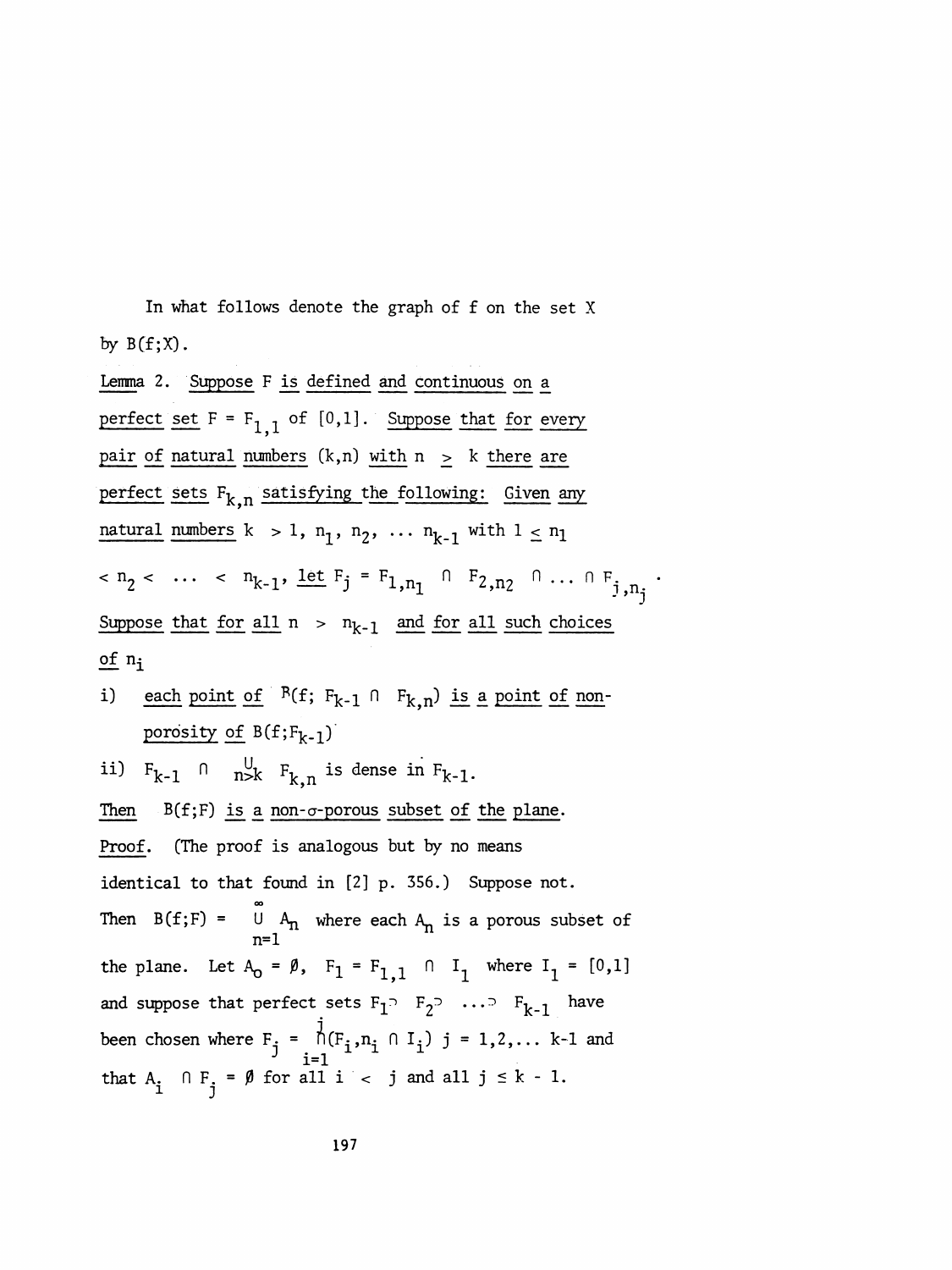There are two possibilities for  $A_{k-1}$ , (1)  $A_{k-1}$  is dense in  $F_{k-1}$  or (2) there is a closed interval  $I_k$  c  $I_{k-1}$ with  $A_{k-1}$   $\cap$   $F_{k-1}$   $\cap$   $I_k$  =  $\emptyset$  and  $F_{k-1}$   $\cap$   $I_k$  perfect. In case (1),  $A_{k-1}$  is contained in the set of points of porosity of  $B(f;F_{k-1})$ . Then  $A_{k-1}$   $\cap$   $B(f;F_{k,n}) = \emptyset$  for all  $n > n_{k-1}$ . Select any  $n_k > n_{k-1}$  and any  $I_k \subset I_{k-1}$ with  $F_{k,n_k}$  n  $I_k$  perfect and let  $F_k = F_{k,n_k}$  n  $I_k$ . In case (2), with  $I_k$  determined, using ii) select  $n_k$  >  $n_{k-1}$ such that  $F_{k-1}$  fin  $F_{k,n_k}$  fin  $I_k$  is perfect and let  $F_k$  =  $F_{k-1}$  n  $F_{k, n_k}$  n I<sub>k</sub>. Proceeding in this fashion yields a decreasing sequence  $F_k$  of perfect sets contained in F with  $A_i$   $\cap$  B(f;F<sub>k</sub>) =  $\emptyset$  for all i  $\leq$  k and all k. Then oo  $B(f;F_k)$  is not empty but contains no point of k=l  $U$   $A_k$ , a contradiction.  $k=1$  Example. There is a continuous real function defined on  $[0,1]$  whose graph is a non- $\sigma$ -porous subset of the plane. Construction. The function f will be defined on a perfect set F and thus can clearly be extended to [0,1] by adding to the graph monotone functions connecting the endpoints of intervals contiguous to F. Let  $c_n$ =  $1/(3 \cdot 5 \cdot 7 \cdot ... \cdot (2n+1))$ . Then each  $x \in [0,1]$  can be written uniquely as  $\Sigma$  x<sub>n</sub>c<sub>n</sub> where the x<sub>n</sub> are integers with  $0 \le x_n \le 2n$ . The  $x_n$  will be referred to as the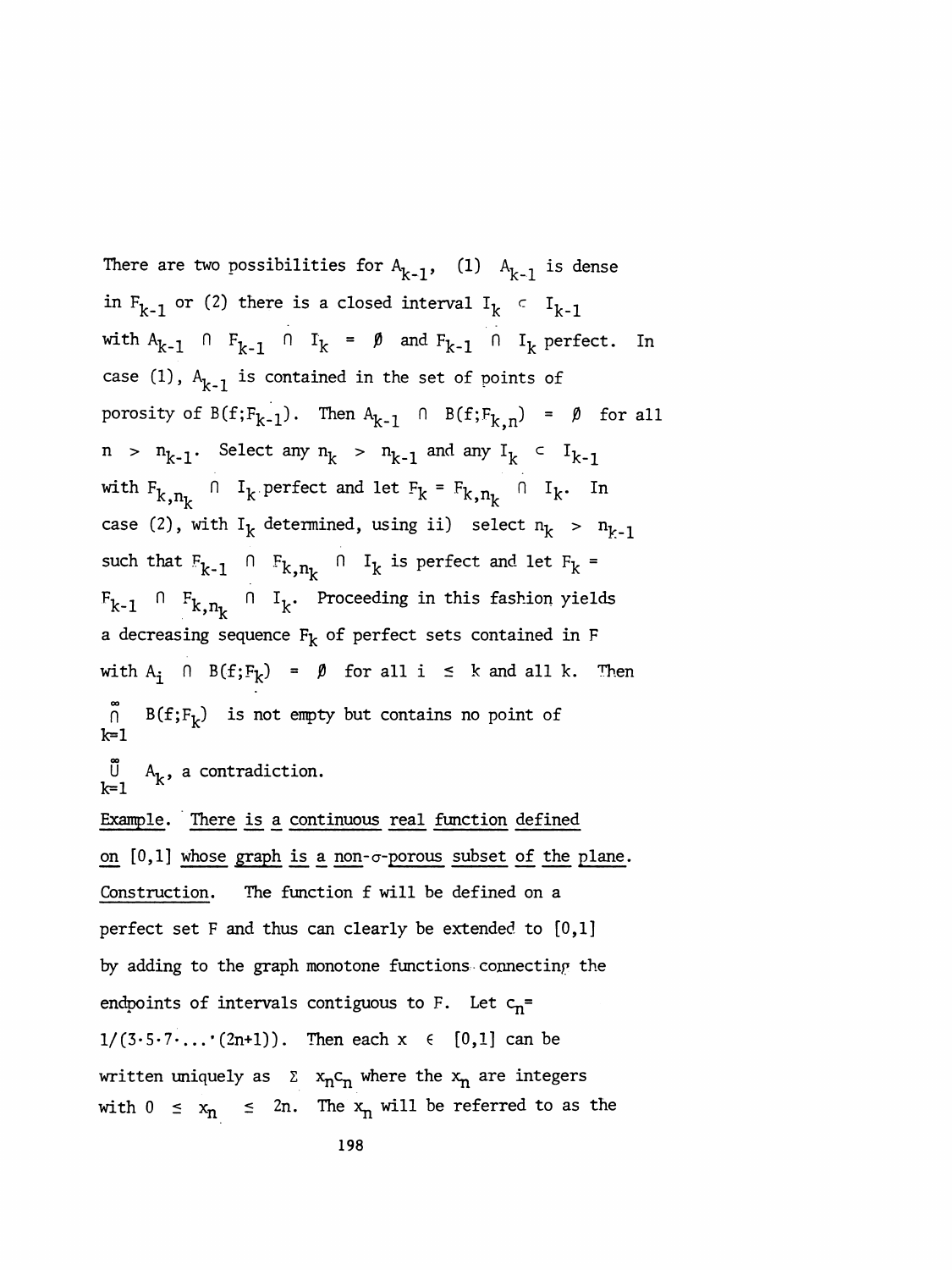places in the expansion of x. The uniqueness can be obtained by using terminating O's whenever x has two expansions. Certain other numbers will be used in constructions of

f,  $F = F_{1,1}$  and  $F_{k,n}$ . Thus, let  $e_n = \frac{5}{2}$  -  $\frac{5}{2}$  $n+4$   $\overline{n+5}$  $P_n = 1/2 + \frac{1}{n+2}$ ,  $N_0 = 0$ ,  $N_1 = 18$ ,  $N_{j+1} = N_j!$ ,  $K_{i} = N_{j} - N_{j} - 1$ . Note that  $\sum_{n=1}^{\infty} e_n = 1$ ,  $\sum_{n=k}^{\infty} e_n = 5/(k+4)$  and  ${p_n}$  = {5/6, 6/8, 7/10, ...,  $(n+4)/2(n+2)$ , ...}. Then  $p_n$  can be thought of as proportions and  $p_n$ <br>decreases to 1/2. Furthermore, the numbers  $K_n$  are<br> $\cdots$  are  $\cdots$ Then  $p_n$  can be thought of as proportions and  $p_n$ <br>decreases to 1/2. Furthermore, the numbers  $K_n$  are<br>exactly divisible by 2(n+2) which is the  $p_n$  denominator<br>and are divisible by all  $P_k$  denominators when  $k \le n$ . and are divisible by all  $P_k$  denominators when  $k \le n$ . To define  $f(x)$ , a weight  $w_i$  will be assigned to every place in the expansions where

 $w_i = \frac{e_j}{K_j}$  when  $N_{j-1} < i \le N_j$ . Given x and its  $x_i$ , let  $a_i(x) = a_i = 1$  if  $x_i$  is odd, 0 if  $x_i$  is even. Finally, define  $f(x) = \sum_{i=1}^{\infty} a_i(x)w_i$  and

/

$$
F_{k,n} = \begin{cases} x & \text{for } j > n \end{cases} \n# \{ i | a_i(x) = 0, N_{j-1} < i \leq N_j \} \leq p_k \cdot K_j
$$
  
and 
$$
\{ i | a_i(x) = 0, N_{j-1} < i \leq N_j \} \leq p_k \cdot K_j
$$
  
199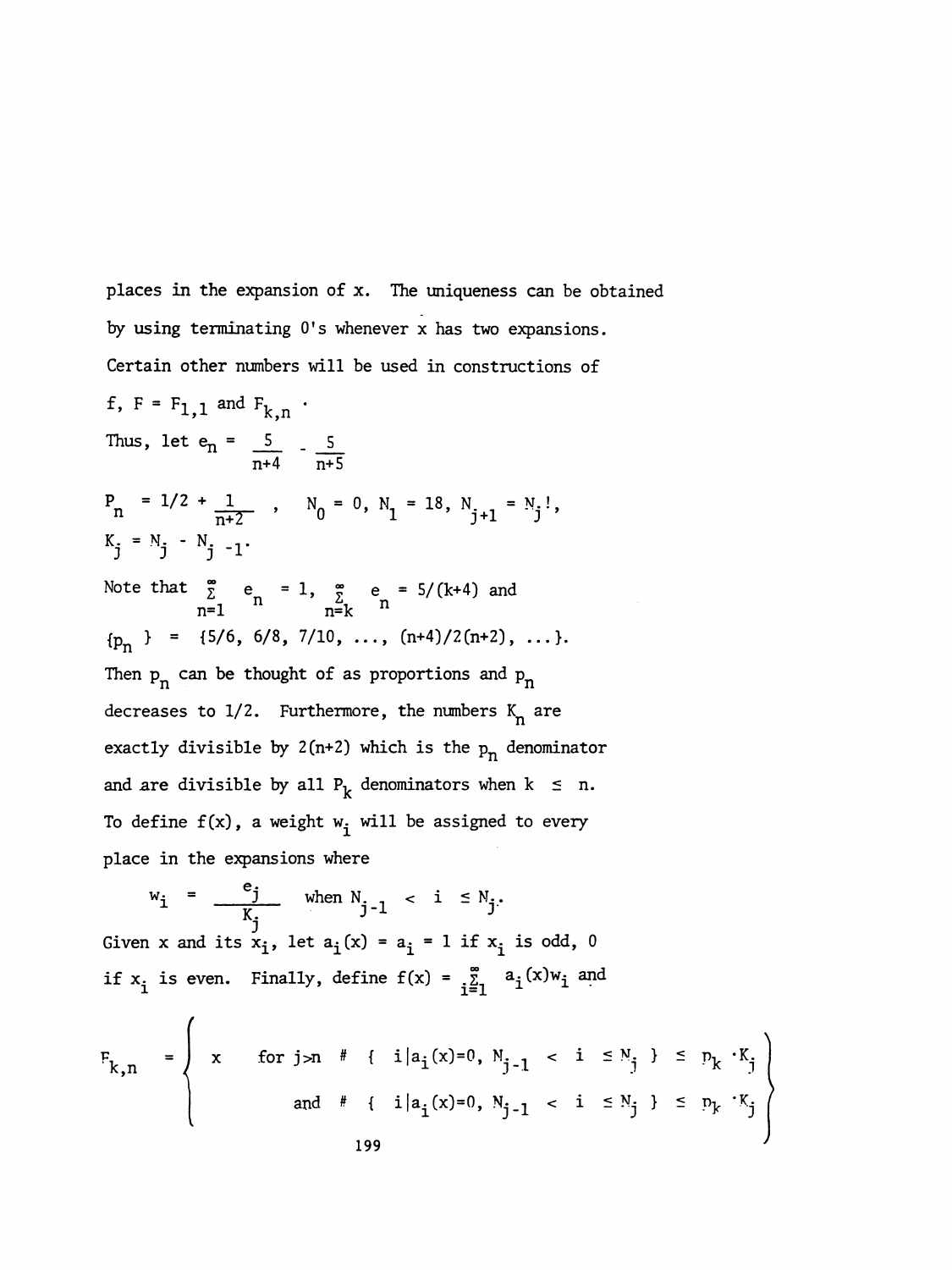Then  $x \in F_{k,n}$  if and only if eventually (when  $j > n$ ) x has the proportion of even  $x_i$  and the proportion of odd  $x_i$  at the places in its expansion less than or equal to  $p_k$  in each block of i where  $N_{j-1} < i < N_i$ . Thus each  $F_{k,n}$  does not contain any points which can be written as  $\ddot{\Sigma}$  x.c.. It follows that if  $x^{m}$   $\epsilon$  F<sub>1</sub> N<br>  $\Sigma$  x<sub>c</sub>. It follows that if  $x^m \in F_{k,n}$ <br>  $\Xi$  i i m each block of i where  $N_{j-1} < i$ <br>does not contain any points which<br> $N = N$ <br> $X_{i}C_{i}$ . It follows that if  $x^{m}$ <br> $X_{i} = 1$ and  $x^m \rightarrow x$ , then  $x_n^m = x_n$  eventually; that is, there is  $M_n$  so that  $x_n^m = x_n$  when  $n > M_n$ . Thus each  $F_{k,n}$  is closed and since it contains no isolated points each  $F_{k,n}$  is perfect. Likewise, if  $x^m \rightarrow x$  in  $F_{k,n}$  then  $f(x^{m}) \rightarrow f(x)$  because of the place wise definition of f. Hence f is continuous on  $F_{1,1}$  and on all  $F_{k,n}$ . It is clear that the  $F_{k,n}$  satisfy ii) of Lemma 2. Lemma 1 will be used to show that f satisfies i) of Lemma 2 on the  $F_{k,n}$  and this will prove that the graph of f is non-<sub> $\sigma$ -porous. Let  $k > 1$ ,  $1 \le n_1 < \ldots < n_{k-1} < n$ ,</sub>  $F_{k-1} = F_1 n_1 \cap ... \cap F_{k-1}, n_{k-1}$  and let  $x \in F_{k-1} \cap F_{k,n}$ . Suppose  $j > n + 1$  and  $N_j < i \le N_{j+1}$ and consider the points  $x - c_i$  -  $mc_{i+3}$  where  $0 \le m$  $\langle 2c_i/c_{i+3}$ . Let x' be one of these points and note that at most four places occur in x' for which the value of  $a_j(x') \neq a_j(x)$ . Moreover, these places occur in between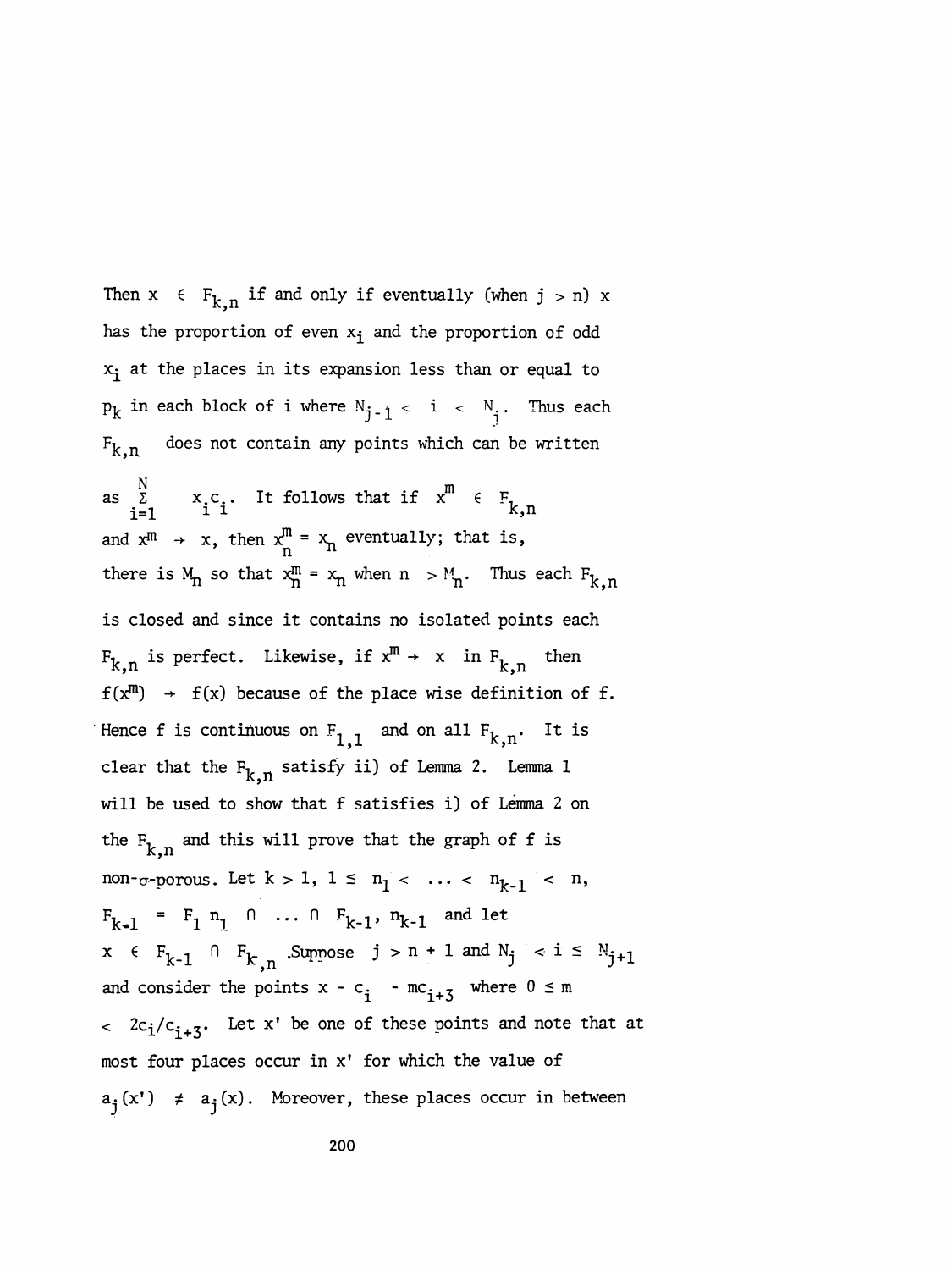$N_{j-1}$  and  $N_{j-2}$ . (This is because the possible values of  $x_i c_i$  have numerators between 0 and 2i inclusive and thus if  $x_i = 0$ ,  $x_{i-1} = 0$ , ...,  $x_{i-\ell-1} = 0$  and  $x_{i-\ell+1} \neq 0$ then  $x' = x - c_i$  has an even term in each place  $x'_{i-1}$ , ...  $x'_{i-\ell-1}$ ; namely, 2i, 2(i-1), ... 2(i- $\ell$ -1) and x' has a change of parity from x only at  $x_{i-\ell+1}$ . Moreover,  $i - \ell + 1 > N_{i-1}$  because the proportions of even and odd places required of  $F_{k,n}$  are less than 1 in each block  $N_i$  < i <  $N_j$ . Similarly this occurs for each  $x_{i} = x - c_{i} + mc_{i+3}$ . Thus each such  $x' \in F_{k-1}$ . Let  $x'' = x' + c_{i+1}$ , then  $[x', x''] \cap F_{k-1}$  is a perfect set. Note that

 $f(x) - a \le f(x') \le f(x) + a$ 

where  $a = 4e_{i-1} / K_{i-1}$ . Due to the increased value of  $p_{k-1}$  to that of  $p_k$ , the function f on the interval [x', x''] takes on a larger range of values on  $F_{k-1}$  than it does on  $F_{k,n}$ . Specifically the range of f on [x', x'']  $\cap$  F<sub>k-1</sub> contains points as large and as small as  $f(x') + b$  where

$$
b = \sum_{i=j+2}^{\infty} (p_{k-1} - p_k) e_i = \frac{5}{(k+2) (k+1) (j+6)} > \frac{5}{(j+6)^3}
$$

201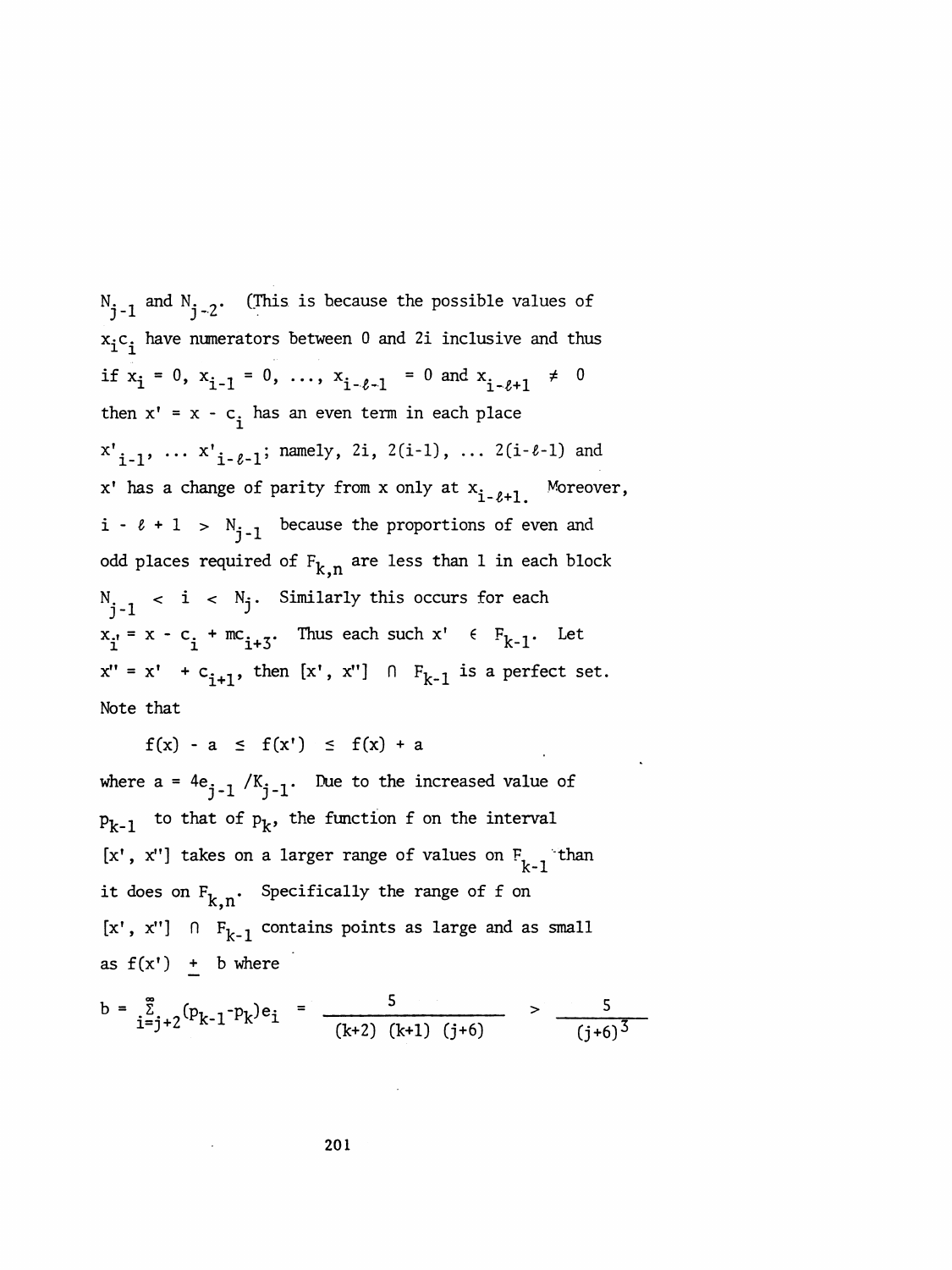Since  $a =$   $\overline{\phantom{a}}$  $0 + 3$ )  $0 + 7k$ j-1 to b and it is easily seen that b - a  $>$   $\frac{4}{\sqrt{2}}$   $>$   $\text{c_i}.$  $\sqrt{(j+6)^3}$  r On each interval  $[x',x'']$ ,  $f(x)$  takes on values on  $F$ <sub>k-1</sub> between  $f(x) - (b-a)$  and  $f(x) + (b-a)$  in increments of at most  $1/q$  where  $q = K_{j+3}$ . For if  $q = K_{j+3}$  and  $\frac{p}{q}$  =  $p_{k-1}$  -  $p_{k-1}$ , then  $f(x)$  +  $\frac{p}{q}$  .  $\sum_{i=j+2}^{\infty}$  e<sub>i</sub> is assumed on  $F_{k-1}$  on each of these intervals. Thus the ball of radius  $c_i$  centered at  $(x,f(x))$  does not contain a ball of radius  $c_{i+5}$  which misses  $B(f;F_{k-1})$ . Since this is true at each  $x \in F_{k,n}$  when  $i > N_{n+1}$  it follows that i) of Lemma 2 holds and thus f has the property that its graph is non-cr-porous.

One may further note that the graph of f on  $F^{\text{}}_{\text{i}}$  can be connected by means of monotone singular functions each of which is constant on a dense set of intervals in each interval continguous to  $F_1$ . On each of the intervals where the singular functions are constant, a function having small oscillation and non- $\sigma$ -porous graph can be constructed. If this process is repeated, the property that its graph is non- $\sigma$ -porous on every interval contained in  $[0,1]$ .